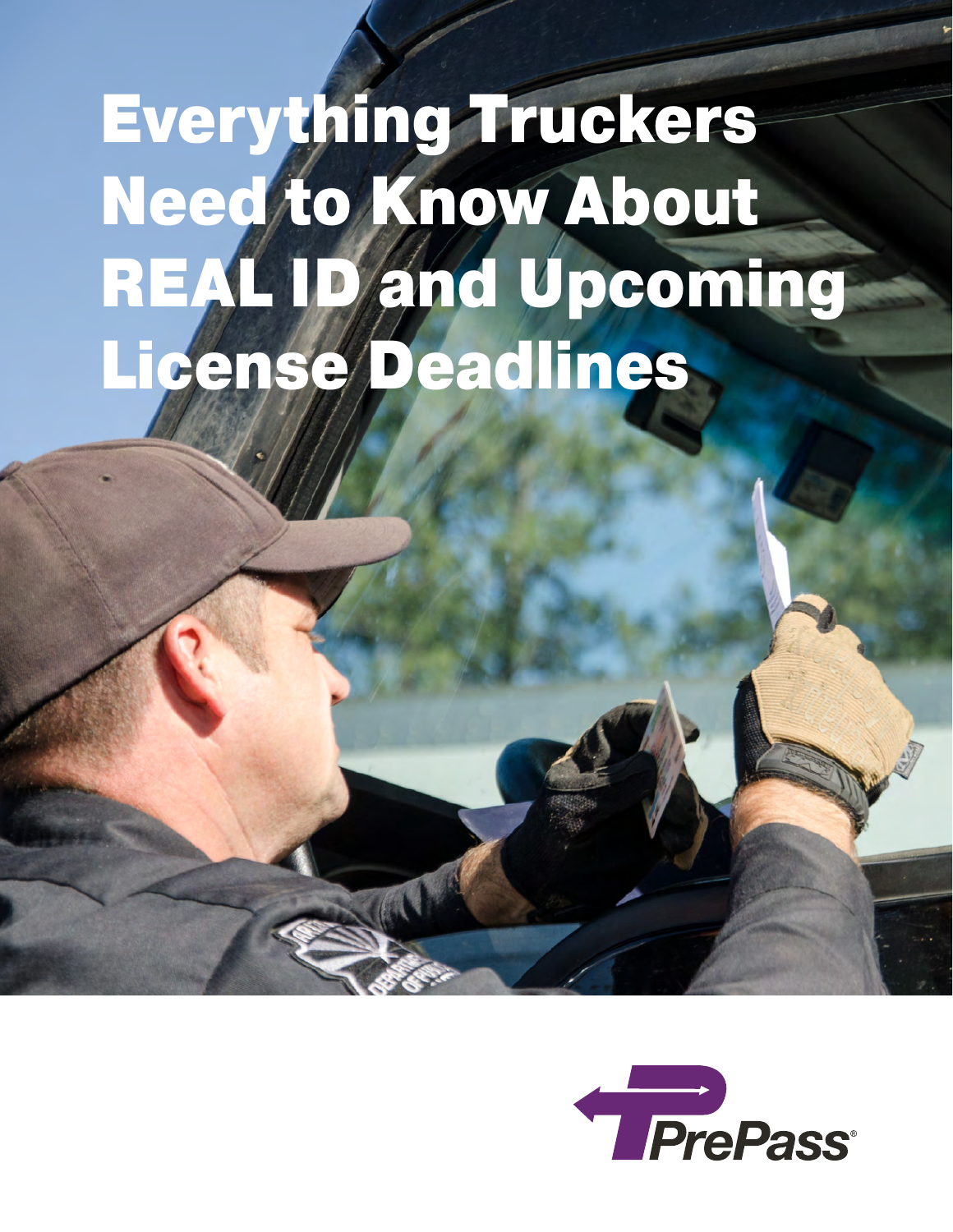

There are several forms of identification available to professional drivers, depending on the circumstances and level of security required. Yes, you need that CDL, but you may want and need more, due to new federal requirements.

#### 9/11 And The REAL ID Requirements

On September 11, 2001, the United States was attacked by al-Qaeda terrorists who had taken advantage of weaknesses in state driver license procedures to obtain phony documents, register for pilot training and hijack four commercial airline flights, using the false identities. The result was two of the hijacked flights crashing into the World Trade Center in New York City, causing the collapse of its Twin Towers, a third flight hitting the Pentagon near DC, destroying its west side, and the downing of the fourth hijacked plane near Shanksville, PA, after passengers rose up against the terrorists. The attacks directly killed 2,996 people and injured 6,000 others. 9/11 is the single deadliest terrorist attack in human history.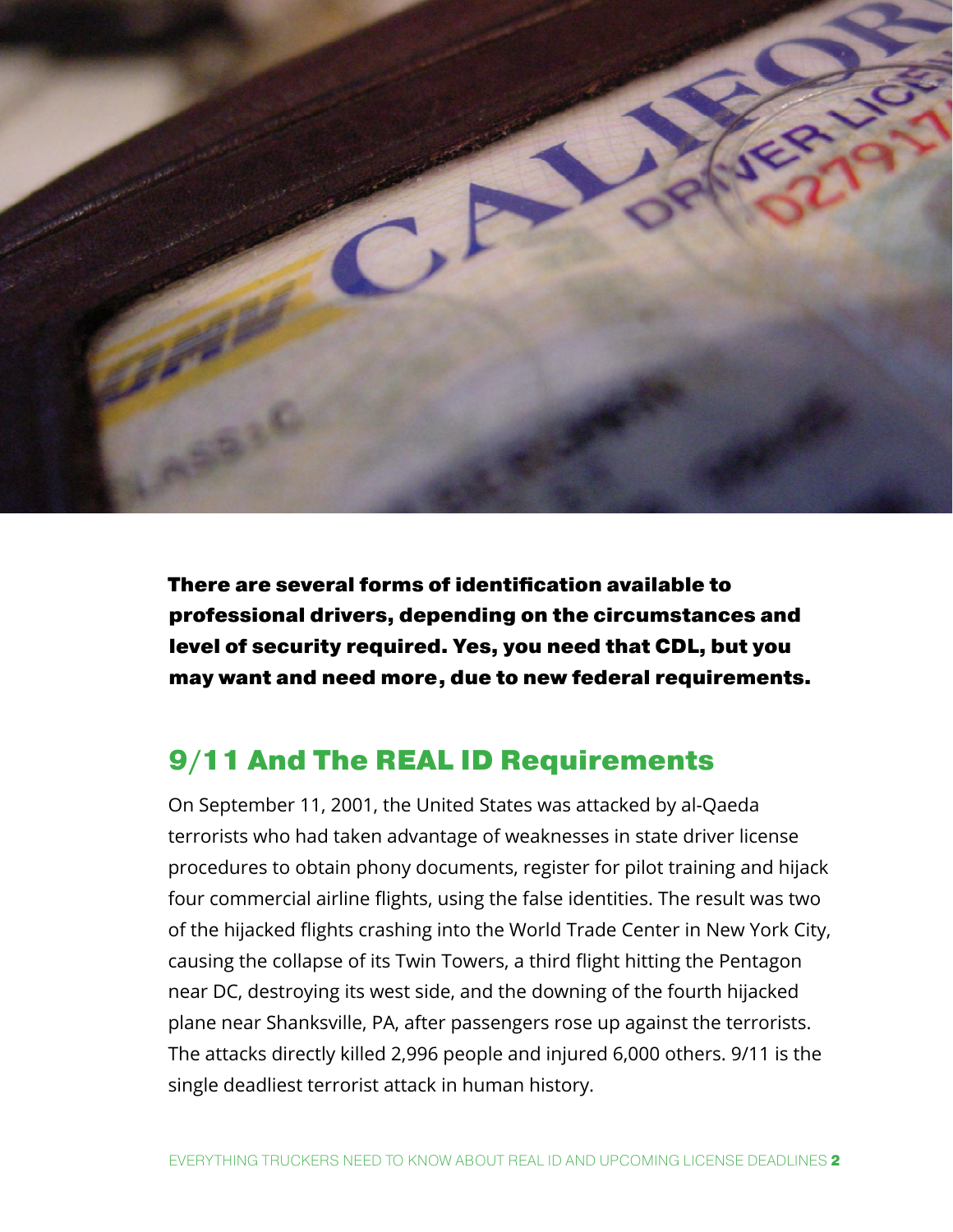The [9/11 Commission](https://www.9-11commission.gov/), formally known as The National Commission on Terrorist Attacks Upon the United States, investigated the attacks and recommended that the federal government "set standards for the issuance of sources of identification, such as driver's licenses." In 2005 Congress passed the REAL ID Act, setting those standards. The REAL ID standards are intended to help verify identification and guard against the forgery of licenses.

Initial enforcement of the REAL ID Act for boarding commercial aircraft began in January 2018, but several states and U.S. territories received extensions to come into full compliance. As of October 1, 2021, extended by a year due to the coronavirus (COVID-19) pandemic, every state and territory resident 18 years of age or older will need to present a REAL ID compliant license/ ID, or another acceptable form of identification, for these specific purposes: accessing secure federal facilities (including military installations), entering nuclear power plants, and boarding commercial aircraft.

#### What Is The REAL ID?

Contrary to popular mythology, the REAL ID is not a mandate on citizens or on the states themselves. Nor is there a federal database maintained of REAL ID licensees. Rather, it is a requirement on federal agencies, restricting the circumstances under which they may accept state-issued

You won't need a REAL ID-compliant license to simply drive on the highway.

driver's licenses and identification cards for official purposes. "Official purposes" means the conduct of business. You won't need a REAL IDcompliant license, for example, to tour a Smithsonian museum or simply drive on the highway. But it will be requested to clear security at a federal agency building or facility, as well as to access nuclear facilities and board commercial aircraft when using your driver's license for identification.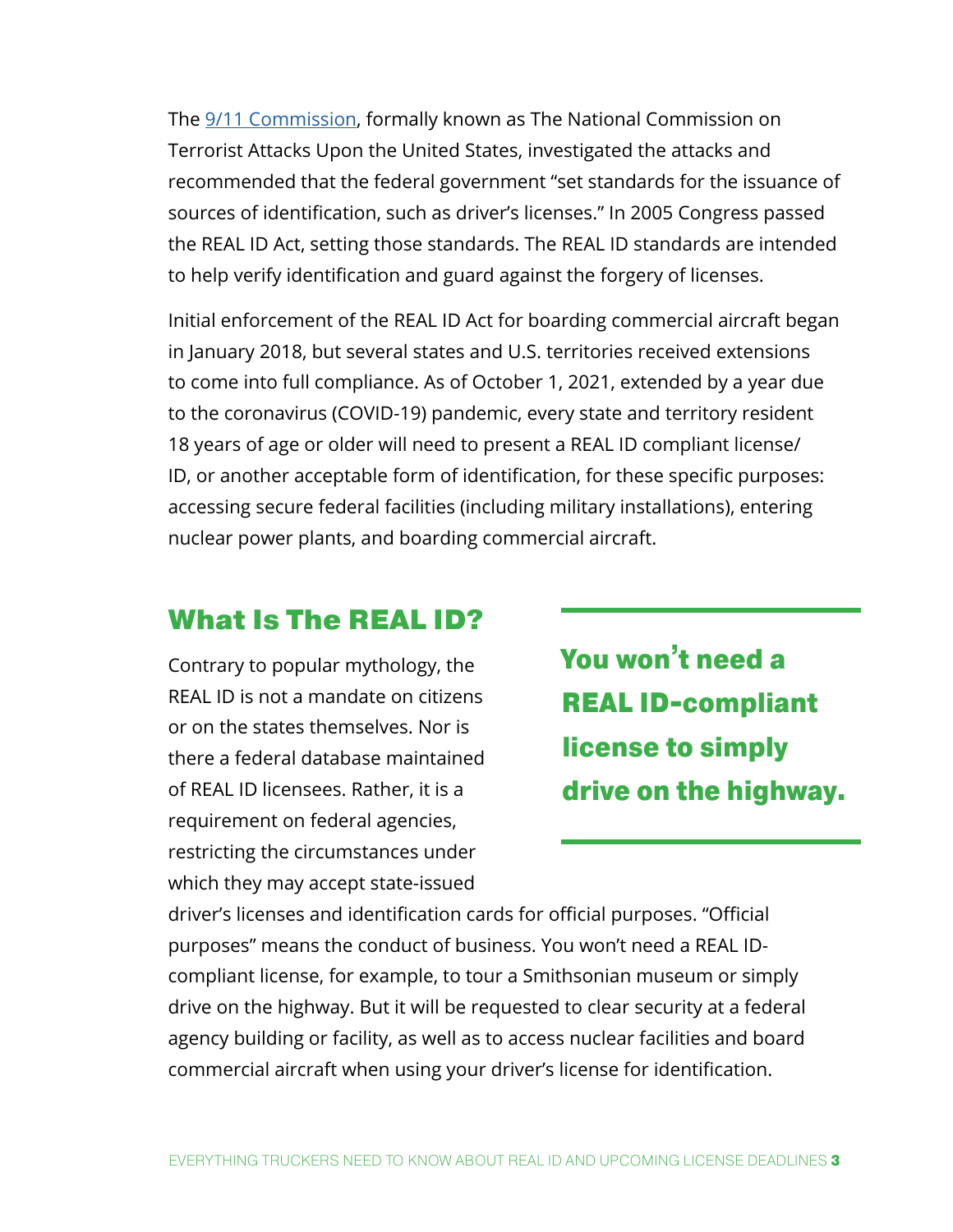Currently, there are two of the 56 states and territories – Oregon and Oklahoma – which have extensions. Both are expected to be in compliance by the October 1, 2021 deadline. Some states which issued REAL IDs improperly, including Maryland and California, are in the process of redoing them. [Click here](https://www.dhs.gov/real-id) to check on the status of your state or territory.

How do you recognize a REAL ID-compliant license? An easy way to know your card is not compliant is if it says "Not for Federal Identification" or "Federal Limits Apply."

If you renewed your driver's license online, it's not REAL ID-compliant – it requires an in-person visit to the agency to provide the documentation needed for REAL ID. The Department of Homeland Security (DHS) is examining ways to apply online for a REAL ID, but no official standards have been announced. Until state driver licensing agencies have received the DHS standards and are prepared to handle online REAL ID applications, a personal visit is required.

Be certain; states issue both REAL ID-compliant and standard driver's licenses. Most REAL ID licenses have a gold or black star in the upper right corner. But to add confusion, Hawaii, Ohio, Tennessee and Utah have issued compliant licenses without the star, while other states have incorporated stars in non-compliant licenses. If you aren't sure you have one, check with your state driver's licensing agency.

While October 2021 may seem to be far away, states are very busy coming into REAL ID compliance, so plan now for that appointment with your home state driver's licensing agency. The documents you will need include:

- Proof of identity and date of birth and of legal presence in the United **States**
- Proof of Social Security number
- Two proofs of residency in the state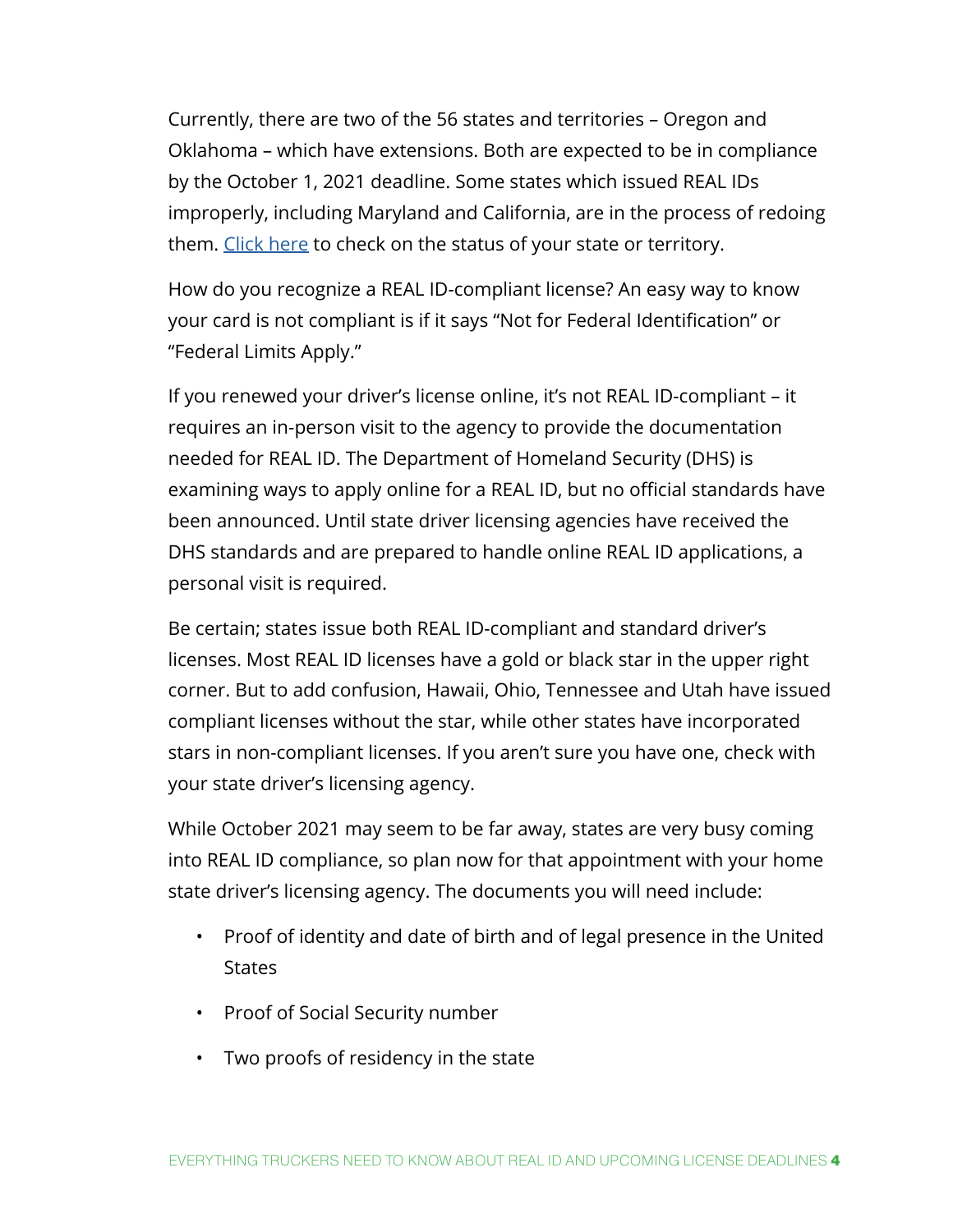There are numerous documents which can satisfy these requirements; check your state driver's licensing agency for a list of acceptable documents. But all must be original or certified copies, not images on a smart phone or uncertified copies.

The REAL ID Act applies only to the acceptance by federal agencies of state-issued driver's licenses and identification cards for the above

Documents must be original or certified copies, not images on a smart phone or uncertified copies.

purposes. Each federal agency may establish other acceptable forms of identification. For example, the Transportation Security Administration (TSA) lists [these accepted documents for boarding aircraft.](https://www.tsa.gov/travel/security-screening/identification)

### Depending On Where You're Heading A REAL ID May Not Be Enough

**Enhanced driver's license** - Truck drivers crossing international borders into the U.S. from Canada or Mexico have another alternative form of identification, the Enhanced Driver's License (EDL). EDLs also allow entry into the U.S. by sea from participating Caribbean countries. Created as part of the Western Hemisphere Travel Initiative (WHTI), EDLs make it easier for U.S. citizens to cross the border into the United States because EDLs include:

- A vicinity Radio Frequency Identification (RFID) chip that will signal a secure system to pull up biographic and biometric data for the Customs and Border Protection (CBP) officer as drivers approach the border inspection booth, and
- A Machine Readable Zone (MRZ) or barcode that the CBP officer can read electronically if RFID isn't available.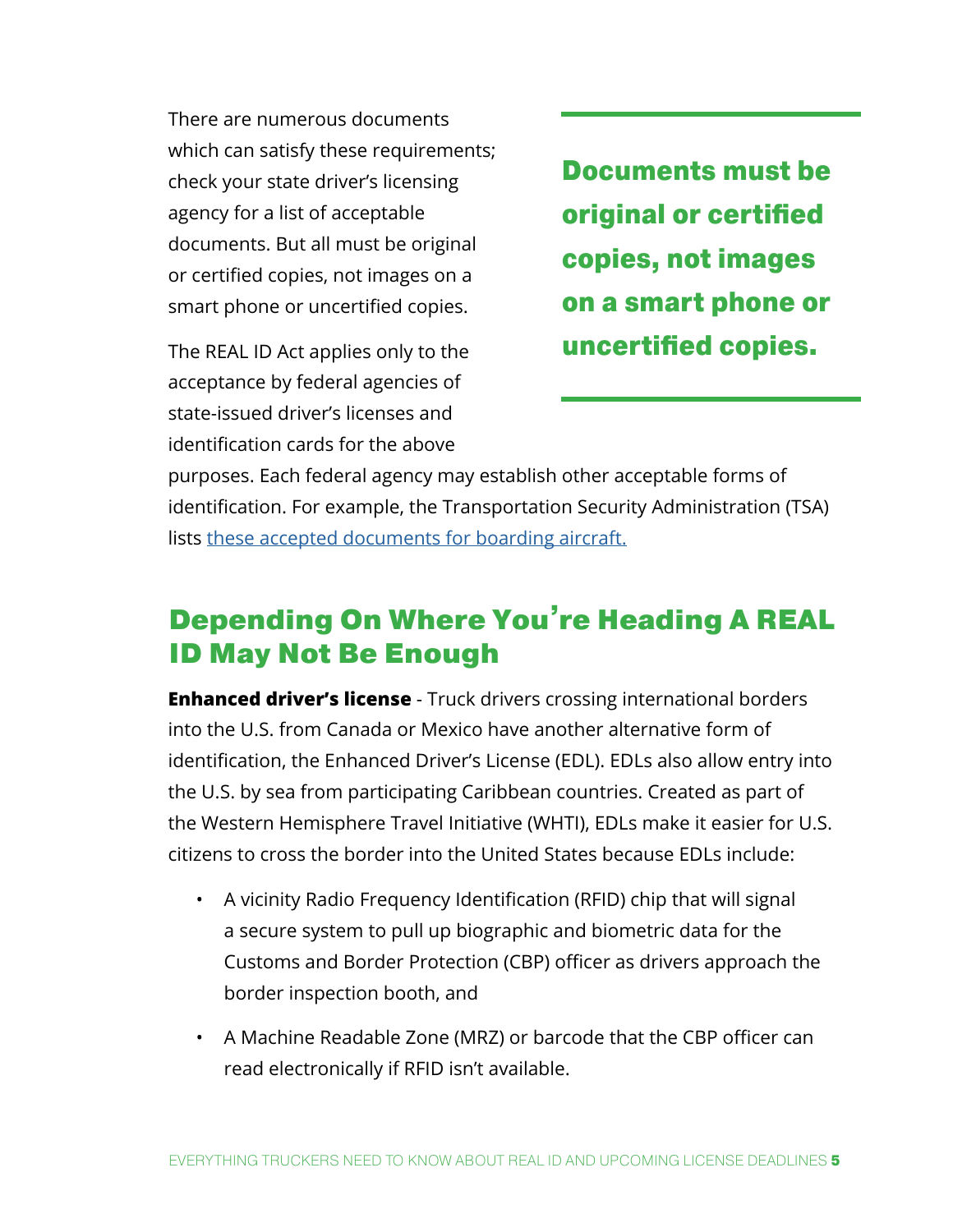EDLs are REAL ID-compliant. But they require additional documentation that REAL IDs do not, such as proof of U.S. citizenship, proof of photographic identity and an interview questionnaire at the time of application.

The top 39 land ports of entry, which process more than 95 percent of land border crossings, are equipped with RFID technology that helps facilitate travel by individuals presenting EDLs or one of the other RFID-enabled documents. Currently, the states of Washington, Minnesota, Michigan, New York and Vermont issue EDLs to their resident U.S. citizens. The Canadian provinces of British Columbia, Manitoba, Ontario, and Quebec issue EDLs to Canadian citizens.



Current TWIC cards remain valid until their expiration date.

**Transportation Worker Identification Credential** - The Transportation Worker Identification Credential, also known as a "TWIC card", is required by the Maritime Transportation Security Act for workers who need access to secure areas of the nation's maritime facilities and vessels. First issued in 2007, the Transportation Security Administration (TSA) now issues a TWIC NexGen card, which incorporates more security features. Current TWIC cards remain valid until their expiration date.

Yes, TSA will recognize a valid TWIC card for boarding a commercial aircraft. But the TWIC's purpose is maritime security, so, unlike the REAL ID, applying for the TWIC requires fingerprinting and a background check, as well as a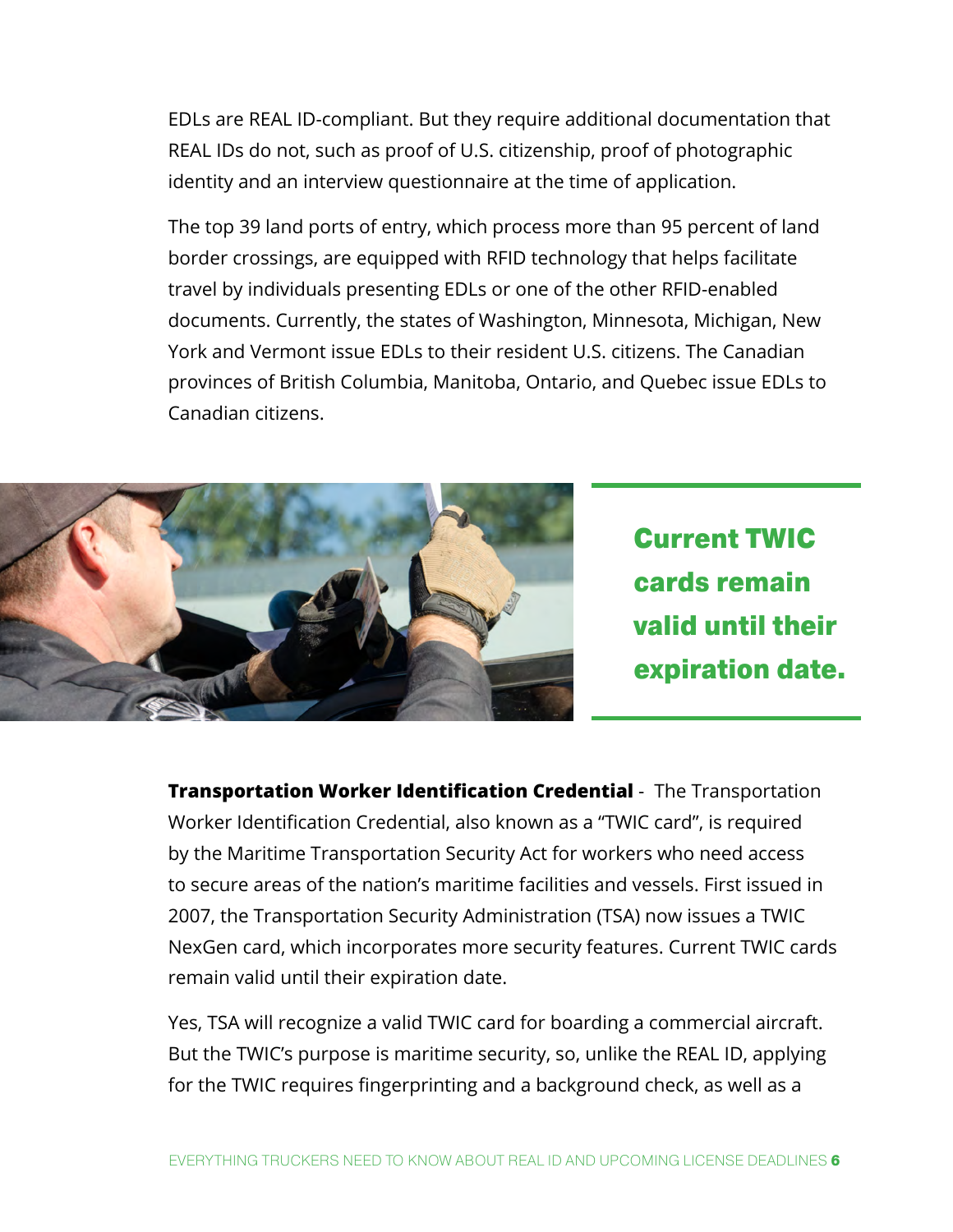facial photo. There are disqualifying criminal offenses and other factors. Put simply, the REAL ID is verified identification and a driver's license but not background check security; the TWIC is maritime identification and security – but is not a driver's license.

Unlike the EDL, a lawful permanent resident, naturalized citizen or a nonimmigrant alien, asylee, or refugee who is in lawful status, as well as a U.S. citizen, may apply for a TWIC. The TWIC application can be done online or in person.

## For now, every driver should have a REAL-ID and a TWIC.

**Access to Military Bases/Facilities** - Access requirements to military facilities are very challenging and inconsistent. According to Bill Wanamaker, executive director of the Government Freight Conference of the American Trucking Associations (ATA), carriers who conduct major activity at these facilities know the ropes. They are Department of Defense-approved carriers and in the facility databases. Such carriers also have access to the Transportation Facility Guide (TFG), which contains installation-specific access information, and to the Carrier Appointment System (CAS).

However, always check ahead when delivering to or picking up from a U.S. military facility. The military facility wants to know you have a legitimate purpose to be on its grounds, including specifics about the load and proper identification of the commercial motor vehicle and its drivers or drivers. Military facilities adjust those requirements to fit the circumstances – don't assume what worked last time will work again. Similarly, don't assume the